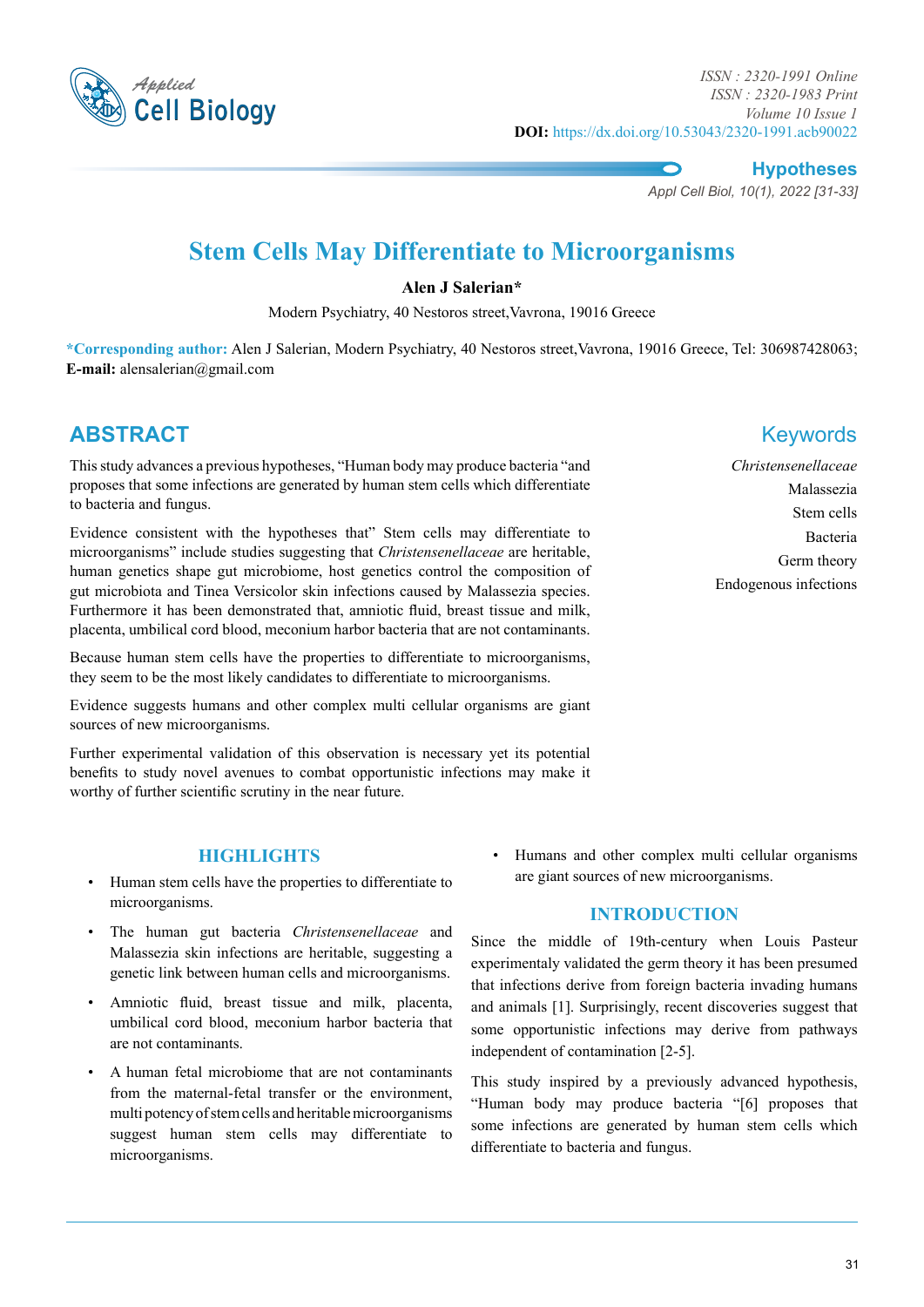### **Hypotheses**

Evidence consistent with the hypotheses that" stem cells differentiate to microorganisms "will be presented under three headings:

- 1. Heritable Microorganisms.
- 2. Fetus harbors bacteria that are not contaminants.
- 3. Human stem cells have the properties to differentiate to microorganisms.

#### **Heritable Microorganisms**

It has been shown that the human gut bacteria Christensenellaceae are heritable [7], human genetics shape gut microbiome [8], host genetics control the composition of gut microbiota [9]. Heritable bacteria that belong to normal flora suggests a genetic link between humans and bacteria and is consistent with the observation that human cells produce bacteria .Also, this phenomenon is independent of genetic influences associated with immunity and consistent with " human cells produce bacteria".

#### **Fetus Harbors Bacteria**

It has been demonstrated that amniotic fluid [10], placenta [11], umbilical cord blood [12], breast tissue [13], breastmilk [14], meconium [15] and lungs [16] harbor microorganisms and they are not contaminants from mother or the environment. .Of significance, the composition of bacterial communities in different locations seems to be unique for each location ruling out a common origin and suggesting local production [17]. The oral cavity and meconium of newborn infants born as early as 24 weeks of gestation contained a microbiota that was predicted to originate from in utero sources, including the placenta [18].

Bacteria in human body parts previously considered sterile indicates some bacteria are produced by human cells.

#### **Multipotency of Human Stem Cells**

Stem cells have unique properties of: Multi potency, self -renewal, and ability to differentiate to epithelial and cancer cells [19,20] consistent with the hypothesis that stem cells may differentiate to microorganisms.

#### **Discussion**

Stem cells may differentiate to microorganisms "is a biologically feasible hypotheses stem cells have all the properties to differentiate to microorganisms.-supported by multiple and diverse observations.

It had been presumed that the gut microbiome is acquired at birth but the fetus is not sterile. The maternal-fetal transfer hypotheses has been invalidated by evidence of distinct bacterial compositions of diverse locations.

 In summary, the the presence of a human fetal microbiome that are not contaminants, multi -potency of stem cells and heritable microorganisms suggest human stem cells may differentiate to microorganisms. Of significance, the bidirectional relationship between humans and some microorganisms humans are natural habitat for certain micro-organisms and certain microorganisms belong to normal flora-further supports "Stem cells may differentiate to microorganisms" Further experimental validation of this observation is necessary yet its potential benefits to study novel avenues to combat opportunistic infections may make it worthy of further scientific scrutiny in the near future (Table 1).

#### **Table 1:** Do Stem Cells Differentiate to microorganisms?

#### **Direct Evidence:**

- Human genetics shape gut bacteria.
- Christensenellaceae gut bacteria are heritable.
- Christensenellaceae gut bacteria belong to normal human flora and humans are their natural habitat.
- Oral bacteria are heritable.
- Malassezia Furfur infections are heritable.

#### **Indirect evidence:**

- Stem cells differentiate to epithelial and cancer cells.
- Stem cells have the essential properties to produce bacterial and fungal cells: stem cells have a nucleus in contrast to bacteria that have a fragmented nucleus or a nucleoid.
- The fetus is not sterile and humans are born with bacteria without any evidence that fetal bacteria are from the mother or the environment. Materno-fetal transfer has been suggested but never demonstrated. Breast tissue, breast milk, placenta, umbilical cord blood, amniotic fluid, meconium and lungs harbor bacteria.
- The oral cavity and meconium of newborn infants born as early as 24 weeks of gestation contained a microbiota that was predicted to originate from in utero sources, including the placenta.